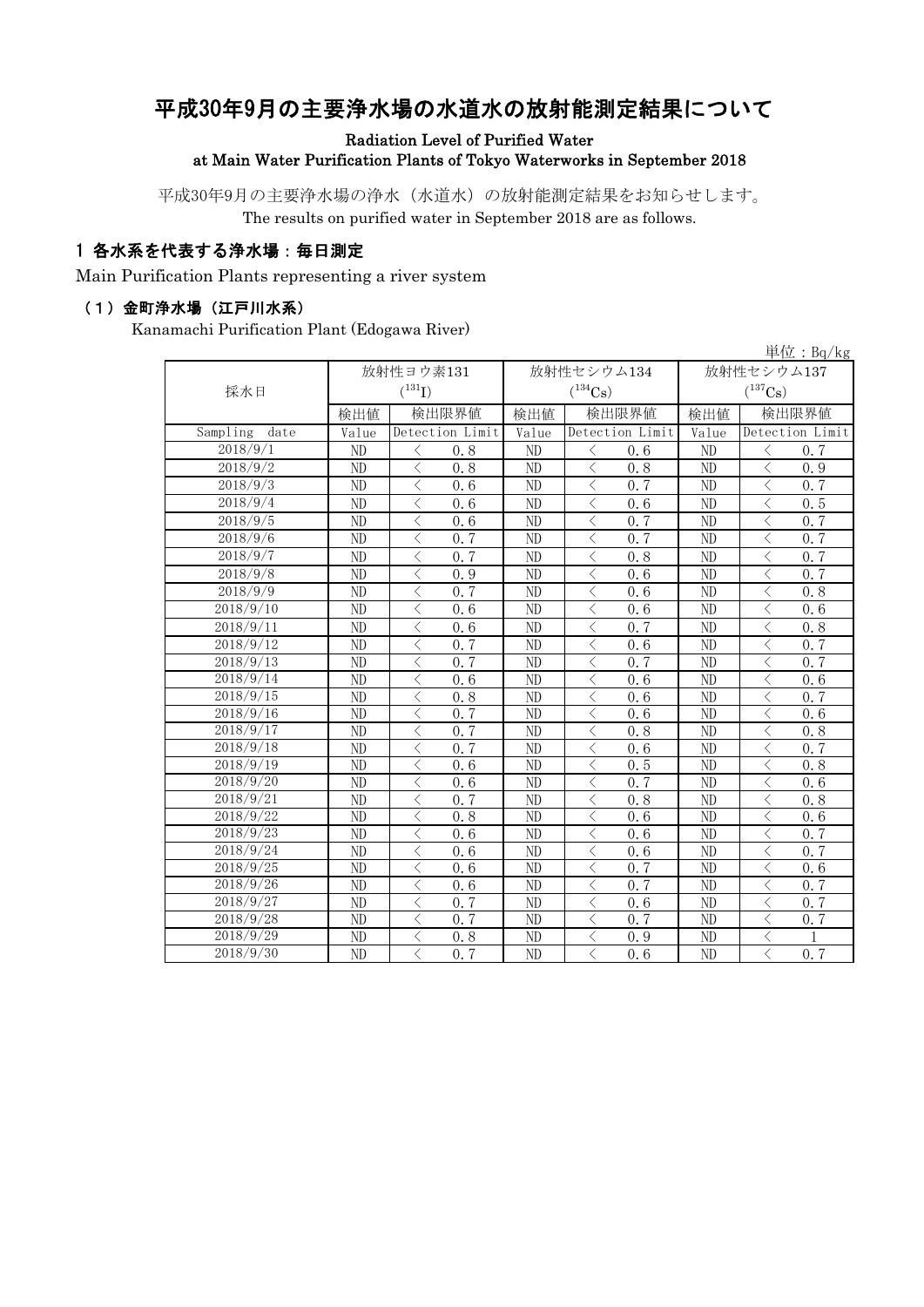### (2)朝霞浄水場 (荒川水系)

Asaka Purification Plant (Arakawa River)

|                  |       |                             |       |                              |                | 単位: Bq/kg                           |
|------------------|-------|-----------------------------|-------|------------------------------|----------------|-------------------------------------|
|                  |       | 放射性ヨウ素131                   |       | 放射性セシウム134                   |                | 放射性セシウム137                          |
| 採水日              |       | $({}^{131}\text{I})$        |       | $(^{134}Cs)$                 |                | $(^{137}\mathrm{Cs})$               |
|                  | 検出値   | 検出限界値                       | 検出値   | 検出限界値                        | 検出値            | 検出限界値                               |
| Sampling<br>date | Value | Detection Limit             | Value | Detection Limit              | Value          | Detection Limit                     |
| 2018/9/1         | ND    | ぐ<br>0.8                    | ND    | $\langle$<br>0.8             | ND             | 0.7<br>$\lt$                        |
| 2018/9/2         | ND    | $\langle$<br>0.8            | ND    | $\langle$<br>0.7             | ND             | $\langle$<br>0.8                    |
| 2018/9/3         | ND    | 0, 7<br>$\lt$               | ND    | $\langle$<br>0.8             | ND             | $\langle$<br>0.6                    |
| 2018/9/4         | ND    | $\langle$<br>0.8            | ND    | $\,$ $\,$ $\,$<br>0.8        | ND             | $\,$ $\,$ $\,$<br>0.7               |
| 2018/9/5         | ND    | $\langle$<br>0.7            | ND    | $\langle$<br>0, 8            | ND             | $\langle$<br>0.8                    |
| 2018/9/6         | ND    | $\langle$<br>0.7            | ND    | $\overline{\langle}$<br>0, 6 | ND             | $\overline{\langle}$<br>0.7         |
| 2018/9/7         | ND    | $\lt$<br>0.6                | ND    | $\langle$<br>0, 7            | ND             | $\langle$<br>0.7                    |
| 2018/9/8         | ND    | $\langle$<br>0.8            | ND    | $\lt$<br>0, 6                | ND             | $\lt$<br>0.7                        |
| 2018/9/9         | ND    | $\lt$<br>0.7                | ND    | $\langle$<br>0.8             | ND             | $\langle$<br>0.9                    |
| 2018/9/10        | ND    | $\langle$<br>0, 7           | ND    | $\langle$<br>0.8             | ND             | $\langle$<br>0.6                    |
| 2018/9/11        | ND    | 0, 7<br>$\langle$           | ND    | $\langle$<br>0.8             | ND             | 0.7<br>$\langle$                    |
| 2018/9/12        | ND    | $\overline{\langle}$<br>0.7 | ND    | 0.6<br>$\lt$                 | ND             | $\lt$<br>0.6                        |
| 2018/9/13        | ND    | $\langle$<br>0, 7           | ND    | 0, 7<br>$\langle$            | ND             | $\langle$<br>0.7                    |
| 2018/9/14        | ND    | $\langle$<br>0.7            | ND    | $\langle$<br>0.8             | ND             | $\langle$<br>0.7                    |
| 2018/9/15        | ND    | $\lt$<br>0, 7               | ND    | $\langle$<br>0.6             | ND             | $\lt$<br>0.7                        |
| 2018/9/16        | ND    | $\lt$<br>0.6                | ND    | $\langle$<br>0.7             | ND             | $\langle$<br>0.7                    |
| 2018/9/17        | ND    | 0.5<br>$\lt$                | ND    | $\langle$<br>0.6             | ND             | $\langle$<br>$0, \overline{7}$      |
| 2018/9/18        | ND    | $\lt$<br>0.7                | ND    | $\langle$<br>0.9             | ND             | 0.8<br>$\lt$                        |
| 2018/9/19        | ND    | $\lt$<br>0.6                | ND    | $\lt$<br>0, 7                | ND             | $\langle$<br>0, 7                   |
| 2018/9/20        | ND    | $\langle$<br>0.8            | ND    | $\lt$<br>0.9                 | ND             | $\lt$<br>0.8                        |
| 2018/9/21        | ND    | $\lt$<br>0.5                | ND    | $\langle$<br>0.6             | ND             | 0.7<br>$\langle$                    |
| 2018/9/22        | ND    | $\lt$<br>0.9                | ND    | $\langle$<br>0.7             | ND             | $\langle$<br>0.6                    |
| 2018/9/23        | ND    | $\lt$<br>0, 7               | ND    | $\langle$<br>0, 7            | ND             | $\langle$<br>0, 7                   |
| 2018/9/24        | ND    | $\lt$<br>0.6                | ND    | $\lt$<br>0.6                 | ND             | $\lt$<br>0.6                        |
| 2018/9/25        | ND    | $\lt$<br>0, 7               | ND    | $\lt$<br>0, 7                | ND             | $\lt$<br>0.8                        |
| 2018/9/26        | ND    | $\lt$<br>0.7                | ND    | $\langle$<br>0.6             | N <sub>D</sub> | $\langle$<br>0.9                    |
| 2018/9/27        | ND    | $\lt$<br>0.6                | ND    | $\langle$<br>0.6             | ND             | $\overline{\langle}$<br>0.5         |
| 2018/9/28        | ND    | $\langle$<br>0.8            | ND    | $\lt$<br>0, 7                | ND             | $\langle$<br>0, 7                   |
| 2018/9/29        | ND    | $\overline{\langle}$<br>0.8 | ND    | $\langle$<br>0.7             | ND             | 0.7<br>$\hspace{0.5cm}\mathopen{<}$ |
| 2018/9/30        | ND    | $\langle$<br>0.7            | ND    | 0, 6<br>$\langle$            | ND             | $\langle$<br>0, 7                   |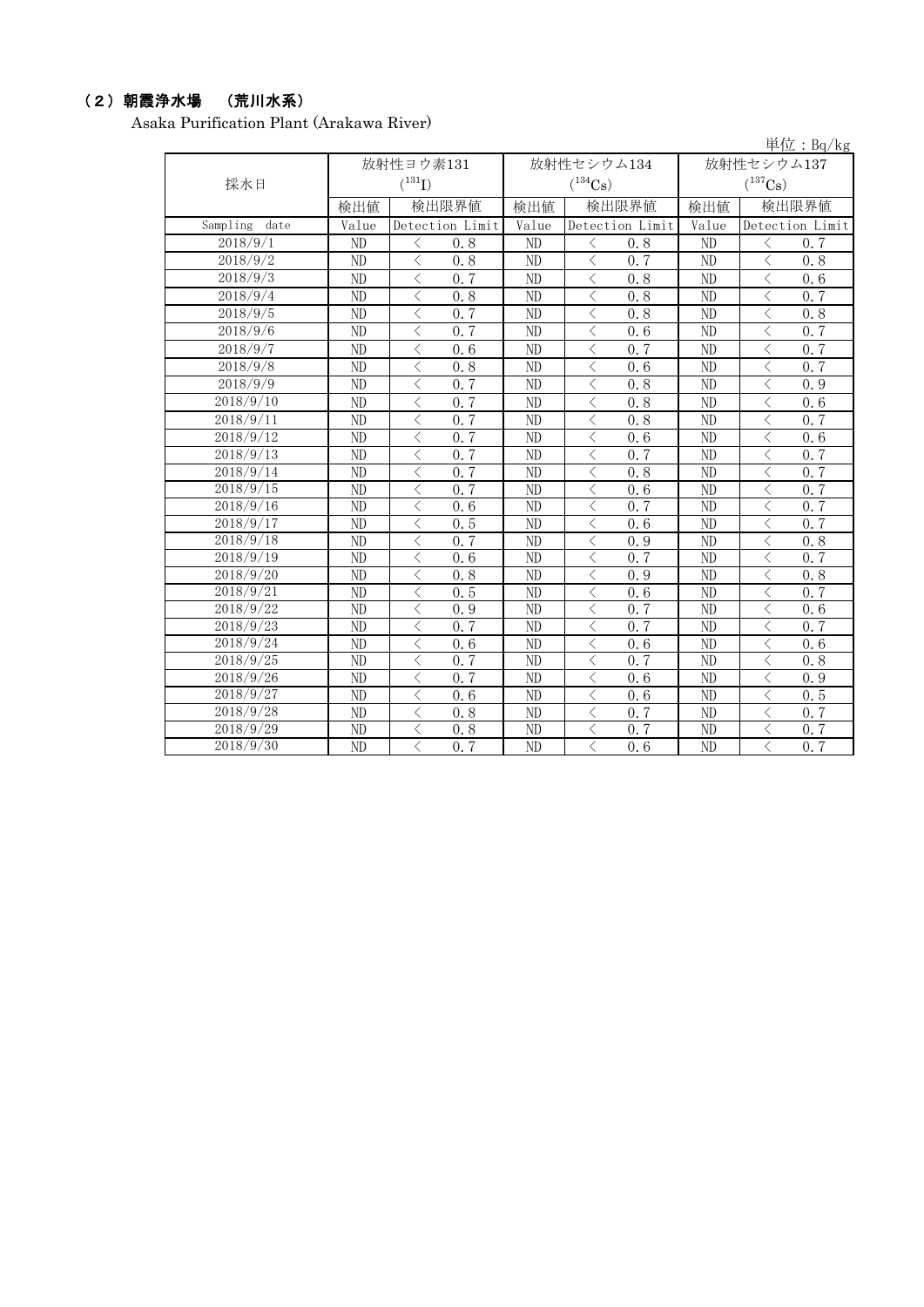### (3)小作浄水場 (多摩川水系)

Ozaku Purification Plant (Tamagawa River)

|                  |                 |                                                 |                 |                                |                 | 単位: Bq/kg                   |  |  |
|------------------|-----------------|-------------------------------------------------|-----------------|--------------------------------|-----------------|-----------------------------|--|--|
|                  |                 | 放射性ヨウ素131                                       |                 | 放射性セシウム134                     | 放射性セシウム137      |                             |  |  |
| 採水日              |                 | $(^{131}I)$                                     |                 | $(^{134}Cs)$                   |                 | $(^{137}\mathrm{Cs})$       |  |  |
|                  | 検出値             | 検出限界値                                           | 検出値             | 検出限界値                          | 検出値             | 検出限界値                       |  |  |
| Sampling<br>date | Value           | Detection Limit                                 | Value           | Detection Limit                | Value           | Detection Limit             |  |  |
| 2018/9/1         | N <sub>D</sub>  | $\langle$<br>0.7                                | ND              | $\langle$<br>0.7               | ND              | $\langle$<br>0.9            |  |  |
| 2018/9/2         | ND              | $\langle$<br>0, 6                               | ND              | $\langle$<br>0.6               | ND              | $\langle$<br>0.7            |  |  |
| 2018/9/3         | $\overline{ND}$ | $\langle$<br>0.6                                | ND              | $\langle$<br>0.7               | $\overline{ND}$ | $\langle$<br>0.8            |  |  |
| 2018/9/4         | ND              | $\langle$<br>0.7                                | ND              | $\langle$<br>0.7               | ND              | $\langle$<br>0.6            |  |  |
| 2018/9/5         | $\overline{ND}$ | $\overline{\langle}$<br>$\overline{0.6}$        | ND              | $\langle$<br>0.7               | ND              | $\langle$<br>0.6            |  |  |
| 2018/9/6         | ND              | $\langle$<br>0.6                                | ND              | $\langle$<br>0.7               | ND              | $\langle$<br>0, 6           |  |  |
| 2018/9/7         | ND              | $\langle$<br>0.6                                | ND              | $\langle$<br>0.5               | ND              | $\langle$<br>0.7            |  |  |
| 2018/9/8         | ND              | $\overline{\left\langle \right\rangle }$<br>0.8 | ND              | $\lt$<br>0.7                   | ND              | $\lt$<br>0.6                |  |  |
| 2018/9/9         | ND              | $\lt$<br>0.7                                    | ND              | $\lt$<br>0.8                   | ND              | $\langle$<br>0.6            |  |  |
| 2018/9/10        | ND              | $\langle$<br>0.7                                | ND              | $\langle$<br>0, 5              | ND              | $\langle$<br>0, 7           |  |  |
| 2018/9/11        | ND              | $\langle$<br>0.6                                | ND              | $\lt$<br>0.6                   | ND              | $\langle$<br>0.7            |  |  |
| 2018/9/12        | $\overline{ND}$ | $\langle$<br>0.8                                | $\overline{ND}$ | $\langle$<br>0.8               | $\overline{ND}$ | $\langle$<br>0.7            |  |  |
| 2018/9/13        | $\overline{ND}$ | $\overline{\langle}$<br>0, 7                    | ND              | $\langle$<br>0.8               | ND              | $\langle$<br>0.8            |  |  |
| 2018/9/14        | ND              | $\lt$<br>0, 7                                   | ND              | $\lt$<br>0.6                   | ND              | $\lt$<br>0.8                |  |  |
| 2018/9/15        | ND              | $\langle$<br>0.9                                | ND              | $\langle$<br>0.8               | ND              | $\langle$<br>0.8            |  |  |
| 2018/9/16        | $\overline{ND}$ | $\langle$<br>0, 7                               | $\overline{ND}$ | $\langle$<br>0.8               | ND              | $\langle$<br>0.6            |  |  |
| 2018/9/17        | ND              | $\lt$<br>0.6                                    | ND              | $\langle$<br>0.7               | ND              | $\lt$<br>0.8                |  |  |
| 2018/9/18        | ND              | $\lt$<br>0.6                                    | ND              | $\lt$<br>0.6                   | ND              | $\langle$<br>0.5            |  |  |
| 2018/9/19        | ND              | $\lt$<br>0.7                                    | ND              | $\lt$<br>0, 7                  | ND              | $\lt$<br>0.9                |  |  |
| 2018/9/20        | ND              | $\lt$<br>0.6                                    | ND              | $\lt$<br>0.6                   | ND              | $\langle$<br>0.6            |  |  |
| 2018/9/21        | ND              | $\lt$<br>0.7                                    | ND              | 0.9<br>$\langle$               | ND              | $\lt$<br>0.8                |  |  |
| 2018/9/22        | ND              | $\lt$<br>0.8                                    | ND              | 0.8<br>$\lt$                   | ND              | 0.7<br>$\lt$                |  |  |
| 2018/9/23        | $\overline{ND}$ | $\langle$<br>0.7                                | ND              | $\langle$<br>$0.\overline{7}$  | ND              | $\langle$<br>0.6            |  |  |
| 2018/9/24        | ND              | $\langle$<br>0.7                                | ND              | $\langle$<br>0.7               | ND              | $\langle$<br>0.9            |  |  |
| 2018/9/25        | ND              | $\lt$<br>0.7                                    | ND              | $\langle$<br>0.7               | ND              | $\langle$<br>0.6            |  |  |
| 2018/9/26        | ND              | $\langle$<br>0.6                                | ND              | $\langle$<br>0.6               | ND              | $\langle$<br>0.7            |  |  |
| 2018/9/27        | ND              | $\langle$<br>0.7                                | ND              | $\langle$<br>0.6               | ND              | $\langle$<br>0.7            |  |  |
| 2018/9/28        | ND              | $\lt$<br>0, 6                                   | ND              | $\langle$<br>0.6               | ND              | $\langle$<br>0.6            |  |  |
| 2018/9/29        | ND              | $\overline{\langle}$<br>0.8                     | ND              | $\langle$<br>0.6               | ND              | $\overline{\langle}$<br>0.9 |  |  |
| 2018/9/30        | ND              | $\langle$<br>0, 7                               | ND              | $\langle$<br>$0, \overline{7}$ | ND              | $\langle$<br>0, 8           |  |  |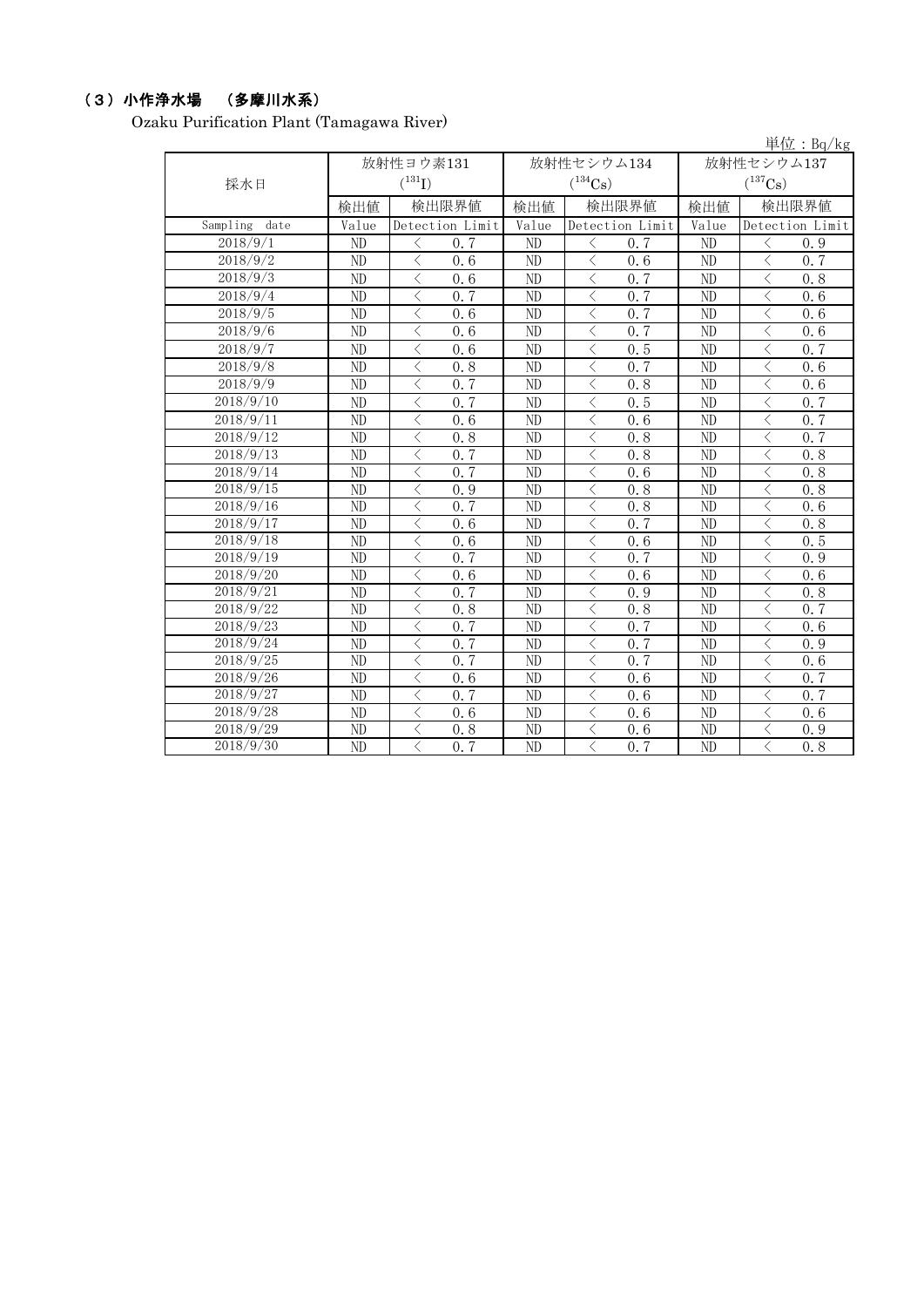## (4)東村山浄水場 (多摩川・荒川水系)

Higashi-murayama Purification Plant (Tamagawa・Arakawa River)

|                  |                 |                                                 |                 |                                 |                       | 単位:Bq/kg                                        |  |
|------------------|-----------------|-------------------------------------------------|-----------------|---------------------------------|-----------------------|-------------------------------------------------|--|
|                  |                 | 放射性ヨウ素131                                       |                 | 放射性セシウム134                      | 放射性セシウム137            |                                                 |  |
| 採水日              |                 | $(^{131}I)$                                     |                 | $(^{134}\mathrm{Cs})$           | $(^{137}\mathrm{Cs})$ |                                                 |  |
|                  | 検出値             | 検出限界値                                           | 検出値             | 検出限界値                           | 検出値                   | 検出限界値                                           |  |
| Sampling<br>date | Value           | Detection Limit                                 | Value           | Detection Limit                 | Value                 | Detection Limit                                 |  |
| 2018/9/1         | ND              | $\langle$<br>0.8                                | ND              | $\langle$<br>0.6                | ND                    | $\langle$<br>0.9                                |  |
| 2018/9/2         | $\overline{ND}$ | $\langle$<br>0, 7                               | $\overline{ND}$ | $\langle$<br>0.8                | $\overline{ND}$       | $\langle$<br>0.8                                |  |
| 2018/9/3         | ND              | $\langle$<br>0.7                                | ND              | $\langle$<br>0.6                | ND                    | $\overline{\langle}$<br>0.6                     |  |
| 2018/9/4         | $\overline{ND}$ | $\langle$<br>0.6                                | $\overline{ND}$ | $\overline{\langle}$<br>0.7     | $\overline{ND}$       | $\overline{\langle}$<br>0.7                     |  |
| 2018/9/5         | ND              | $\langle$<br>0.6                                | ND              | $\lt$<br>0.8                    | ND                    | $\lt$<br>0.8                                    |  |
| 2018/9/6         | ND              | $\lt$<br>0.8                                    | ND              | $\lt$<br>0.8                    | ND                    | $\lt$<br>0.6                                    |  |
| 2018/9/7         | ND              | $\lt$<br>0.6                                    | ND              | $\langle$<br>0.6                | ND                    | $\langle$<br>0.7                                |  |
| 2018/9/8         | ND              | $\langle$<br>0.8                                | ND              | $\lt$<br>0.6                    | ND                    | $\lt$<br>0.7                                    |  |
| 2018/9/9         | ND              | $\langle$<br>0.8                                | ND              | $\lt$<br>0.7                    | ND                    | $\langle$<br>0.8                                |  |
| 2018/9/10        | ND              | $\langle$<br>0.6                                | ND              | $\lt$<br>0.7                    | ND                    | $\langle$<br>0.6                                |  |
| 2018/9/11        | ND              | $\lt$<br>0.7                                    | ND              | $\lt$<br>0.7                    | ND                    | $\langle$<br>0.8                                |  |
| 2018/9/12        | ND              | $\lt$<br>0.6                                    | ND              | $\lt$<br>0.6                    | ND                    | $\langle$<br>0.6                                |  |
| 2018/9/13        | ND              | $\lt$<br>0.6                                    | ND              | $\langle$<br>0.5                | ND                    | $\langle$<br>0.7                                |  |
| 2018/9/14        | ND              | $\lt$<br>0, 7                                   | ND              | $\lt$<br>0.8                    | ND                    | $\langle$<br>0.6                                |  |
| 2018/9/15        | ND              | $\langle$<br>0.8                                | ND              | $\langle$<br>0.7                | ND                    | $\langle$<br>0.8                                |  |
| 2018/9/16        | ND              | 0.7<br>$\langle$                                | ND              | 0.7<br>$\langle$                | ND                    | 0, 7<br>$\langle$                               |  |
| 2018/9/17        | ND              | $\lt$<br>0, 7                                   | ND              | $\lt$<br>0.6                    | ND                    | $\lt$<br>0.6                                    |  |
| 2018/9/18        | $\overline{ND}$ | $\overline{\left\langle \right\rangle }$<br>0.6 | $\overline{ND}$ | $\langle$<br>0.6                | $\overline{ND}$       | $\langle$<br>0.7                                |  |
| 2018/9/19        | $\overline{ND}$ | $\langle$<br>0.7                                | $\overline{ND}$ | $\lt$<br>0.9                    | $\overline{ND}$       | $\overline{\left\langle \right\rangle }$<br>0.8 |  |
| 2018/9/20        | ND              | $\lt$<br>0.6                                    | ND              | $\lt$<br>0.6                    | ND                    | $\lt$<br>0.8                                    |  |
| 2018/9/21        | ND              | $\lt$<br>0.6                                    | ND              | $\langle$<br>0.6                | ND                    | $\langle$<br>0.7                                |  |
| 2018/9/22        | ND              | $\langle$<br>0.7                                | ND              | $\langle$<br>0.6                | ND                    | $\langle$<br>0.7                                |  |
| 2018/9/23        | ND              | $\langle$<br>0.7                                | ND              | $\lt$<br>0.6                    | ND                    | $\lt$<br>0.7                                    |  |
| 2018/9/24        | ND              | $\langle$<br>0.6                                | ND              | $\lt$<br>0.6                    | ND                    | $\lt$<br>0.8                                    |  |
| 2018/9/25        | ND              | $\lt$<br>0.6                                    | ND              | $\lt$<br>0, 6                   | ND                    | $\lt$<br>0.5                                    |  |
| 2018/9/26        | $\overline{ND}$ | $\lt$<br>0.6                                    | $\overline{ND}$ | $\lt$<br>0.6                    | $\overline{ND}$       | $\langle$<br>0.7                                |  |
| 2018/9/27        | ND              | $\lt$<br>0.7                                    | ND              | $\lt$<br>0.6                    | ND                    | $\langle$<br>0.7                                |  |
| 2018/9/28        | ND              | $\langle$<br>0.7                                | ND              | 0.7<br>$\langle$                | ND                    | $\langle$<br>0.7                                |  |
| 2018/9/29        | ND              | $\overline{\left\langle \right\rangle }$<br>0.8 | ND              | $\langle$<br>$\overline{0}$ . 6 | ND                    | $\langle$<br>0.8                                |  |
| 2018/9/30        | $\overline{ND}$ | $\overline{\langle}$<br>0, 7                    | $\overline{ND}$ | $\overline{\langle}$<br>0.6     | $\overline{ND}$       | $\overline{\langle}$<br>0, 7                    |  |

単位:Bq/kg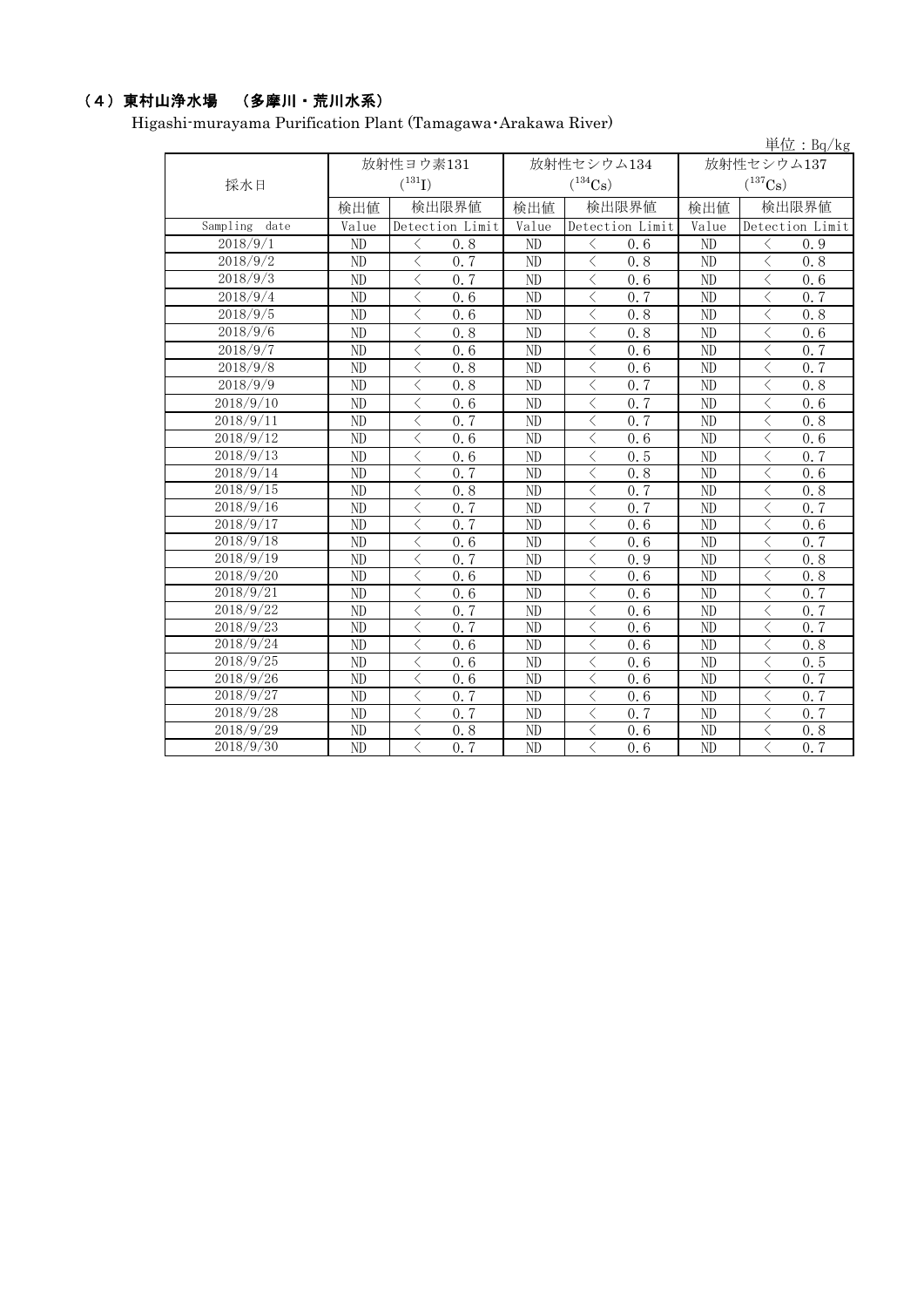### (5)長沢浄水場 (相模川水系)

Nagasawa Purification Plant (Sagamigawa River)

|                  |                 |                   |                 |                                |                 | 単位: $Bq/kg$                    |
|------------------|-----------------|-------------------|-----------------|--------------------------------|-----------------|--------------------------------|
|                  |                 | 放射性ヨウ素131         |                 | 放射性セシウム134                     |                 | 放射性セシウム137                     |
| 採水日              |                 | $(^{131}I)$       |                 | $(^{134}Cs)$                   |                 | $(^{137}Cs)$                   |
|                  | 検出値             | 検出限界値             | 検出値             | 検出限界値                          | 検出値             | 検出限界値                          |
| Sampling<br>date | Value           | Detection Limit   | Value           | Detection Limit                | Value           | Detection Limit                |
| 2018/9/1         | ND              | $\langle$<br>0.8  | ND              | $\langle$<br>0, 7              | N <sub>D</sub>  | $\langle$<br>0, 8              |
| 2018/9/2         | ND              | $\langle$<br>0.6  | ND              | $\langle$<br>0.5               | ND              | $\langle$<br>0, 6              |
| 2018/9/3         | ND              | $\langle$<br>0.7  | ND              | $\langle$<br>0.7               | ND              | $\lt$<br>0, 6                  |
| 2018/9/4         | ND              | $\langle$<br>0.7  | ND              | $\langle$<br>0.7               | ND              | $\lt$<br>0.8                   |
| 2018/9/5         | ND              | $\lt$<br>0.7      | ND              | $\langle$<br>0.8               | ND              | $\lt$<br>0.7                   |
| 2018/9/6         | ND              | $\langle$<br>0.8  | ND              | $\langle$<br>0.9               | ND              | $\langle$<br>0.7               |
| 2018/9/7         | ND              | $\langle$<br>0.6  | ND              | 0.6<br>$\langle$               | ND              | $\lt$<br>0.7                   |
| 2018/9/8         | ND              | $\langle$<br>0.8  | ND              | $\lt$<br>0.6                   | ND              | $\langle$<br>0.6               |
| 2018/9/9         | ND              | $\lt$<br>0.8      | ND              | $\langle$<br>0.7               | ND              | $\langle$<br>0.7               |
| 2018/9/10        | ND              | $\langle$<br>0, 7 | ND              | $\langle$<br>0.8               | ND              | $\langle$<br>0, 7              |
| 2018/9/11        | ND              | $\lt$<br>0, 6     | ND              | $\langle$<br>0.6               | ND              | $\langle$<br>0.8               |
| 2018/9/12        | $\overline{ND}$ | $\langle$<br>0, 6 | $\overline{ND}$ | $\langle$<br>$\mathbf{1}$      | $\overline{ND}$ | $\langle$<br>0, 6              |
| 2018/9/13        | ND              | $\langle$<br>0.7  | ND              | $\langle$<br>0.7               | ND              | $\langle$<br>0.6               |
| 2018/9/14        | ND              | $\lt$<br>0.6      | ND              | $\langle$<br>0.8               | ND              | $\langle$<br>0.7               |
| 2018/9/15        | ND              | $\lt$<br>0.7      | ND              | $\langle$<br>0.8               | ND              | $\langle$<br>0.6               |
| 2018/9/16        | ND              | $\lt$<br>0.8      | ND              | $\lt$<br>0.7                   | ND              | $\langle$<br>0.7               |
| 2018/9/17        | ND              | $\lt$<br>0.6      | ND              | $\langle$<br>0.6               | ND              | $\lt$<br>0.8                   |
| 2018/9/18        | ND              | $\lt$<br>0, 7     | ND              | $\lt$<br>0.9                   | ND              | $\lt$<br>0, 7                  |
| 2018/9/19        | ND              | $\langle$<br>0.6  | ND              | $\langle$<br>0.8               | ND              | $\langle$<br>0.7               |
| 2018/9/20        | ND              | 0.6<br>$\lt$      | ND              | $\langle$<br>0.6               | ND              | 0.5<br>$\lt$                   |
| 2018/9/21        | ND              | $\langle$<br>0.7  | ND              | 0, 7<br>$\lt$                  | ND              | $\langle$<br>0.5               |
| 2018/9/22        | ND              | $\langle$<br>0.7  | ND              | $\langle$<br>0.9               | ND              | $\langle$<br>$0, \overline{7}$ |
| 2018/9/23        | ND              | $\lt$<br>0.8      | ND              | $\lt$<br>0.6                   | ND              | $\langle$<br>0.9               |
| 2018/9/24        | ND              | $\lt$<br>0.7      | ND              | $\langle$<br>0.7               | ND              | $\langle$<br>0.8               |
| 2018/9/25        | ND              | $\lt$<br>0, 7     | ND              | $\langle$<br>0, 7              | N <sub>D</sub>  | $\langle$<br>0, 7              |
| 2018/9/26        | ND              | $\langle$<br>0.6  | ND              | $0, \overline{7}$<br>$\langle$ | N <sub>D</sub>  | $\langle$<br>0.6               |
| 2018/9/27        | ND              | $\lt$<br>0.7      | ND              | $\langle$<br>0.7               | ND              | $\langle$<br>0.9               |
| 2018/9/28        | ND              | $\langle$<br>0.7  | ND              | 0.7<br>$\langle$               | ND              | $\langle$<br>0.9               |
| 2018/9/29        | ND              | $\langle$<br>0.8  | ND              | $\lt$<br>0.8                   | ND              | $\langle$<br>0.8               |
| 2018/9/30        | ND              | $\langle$<br>0.8  | ND              | $\langle$<br>0, 6              | ND              | $\langle$<br>0.6               |